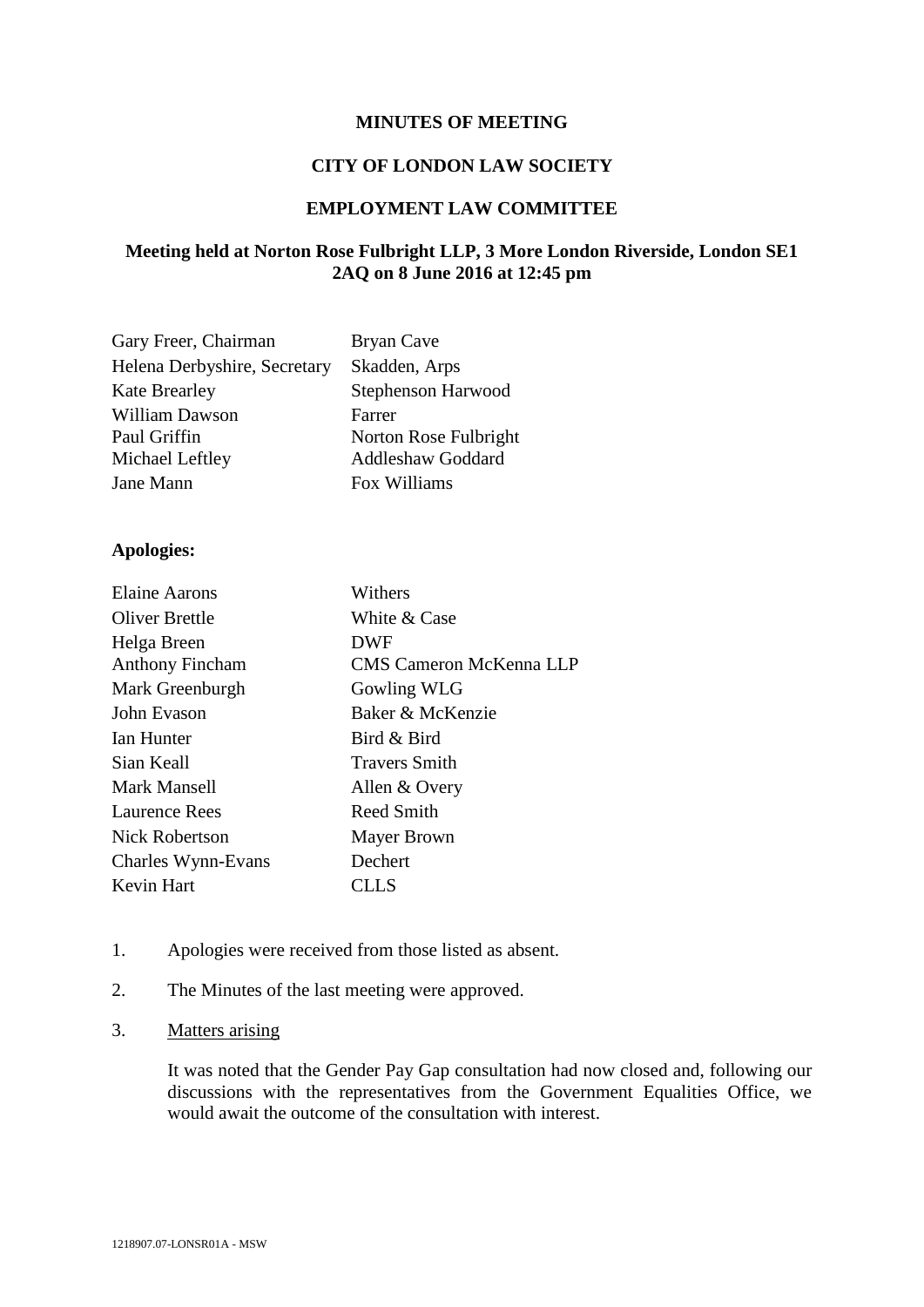#### 4. Brexit

Members of the Committee discussed the upcoming Brexit vote.

The Committee had been asked to prepare a briefing note on the potential implications of a vote for Brexit. The members of the Committee were anxious about expressing a view as the issue was so political. Members of the Committee would not be able to speak on behalf of their firms.

The general view was that Brexit would have no immediate impact on employment laws and any potential changes would depend on the government at the time.

There are a number of European provisions that have already been gold-plated in the United Kingdom (for example, service provision change under TUPE).

There was a concern that the Government could repeal the decision in Marshall and reinstate the cap on discrimination compensation. This should have a significant impact on the number of discrimination claims brought.

The position following Brexit would depend on trade negotiations post vote, for example, whether the resulting trade agreements would follow the Norwegian model or take a more radical approach.

There were a number of less popular provisions in the United Kingdom that could be redrafted or clarified, particularly where European case law had expanded on European legislation. Examples include the Working Time Directive (the approach to sick pay –v- holiday pay for example) and Agency Workers Directive.

If the UK were no longer a party to the Rome I and Rome II conventions there could be more flexibility regarding choice of jurisdiction.

One area that was certainly likely to involve an increase in work was immigration.

Another consideration related to equal pay. In the light of European case law the UK's limitation of equal pay claims to back pay for two years had been extended to six years to mirror breach of contract claims. Members of the Committee speculated that limitations such as this could be repealed.

## 5. Trade Secrets Directive

The members present discussed the Trade Secrets Directive. This included an intimation that there might be a new test for injunctive relief.

The definition of a trade secret in the Directive is significantly wider than the approach taken in the UK and there was a discussion as to what was meant by information that had a "commercial value".